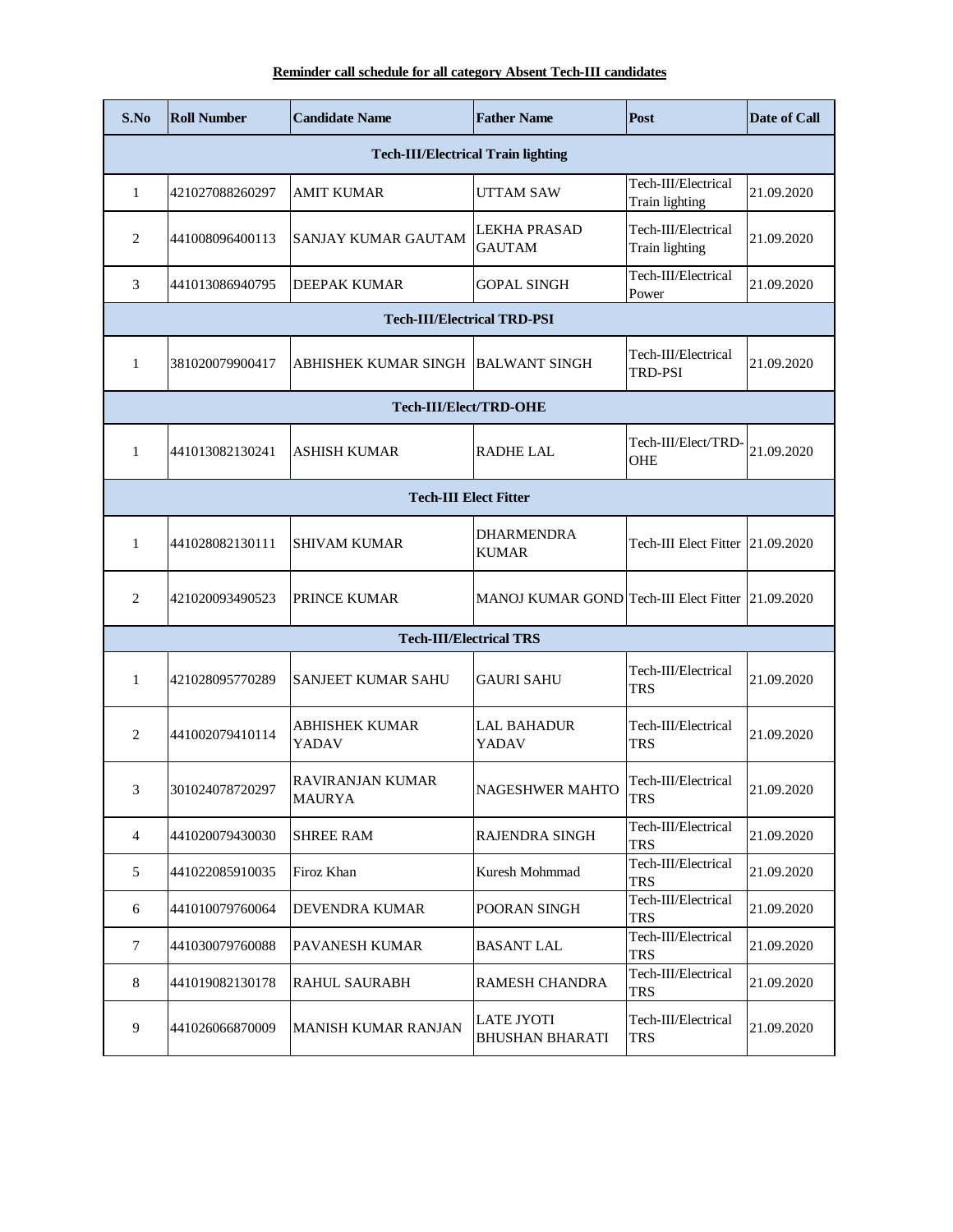| S.No                        | <b>Roll Number</b> | <b>Candidate Name</b>               | <b>Father Name</b>                  | Post                            | <b>Date of Call</b> |  |
|-----------------------------|--------------------|-------------------------------------|-------------------------------------|---------------------------------|---------------------|--|
| <b>Tech-III/Mech/Fitter</b> |                    |                                     |                                     |                                 |                     |  |
| 1                           | 301021085750813    | <b>AMAN RAJ</b>                     | <b>SODHAN SINGH</b>                 | Tech-III/Mech/Fitter 22.09.2020 |                     |  |
| 2                           | 301020078720979    | <b>DEVENDRA RAM</b>                 | <b>DUKHA RAM</b>                    | Tech-III/Mech/Fitter 22.09.2020 |                     |  |
| 3                           | 221025083480468    | <b>RAMRESH MEENA</b>                | <b>LAKSHMAN MEENA</b>               | Tech-III/Mech/Fitter 22.09.2020 |                     |  |
| 4                           | 441008089930172    | VIKAS KUMAR                         | <b>SURESH PAL</b>                   | Tech-III/Mech/Fitter 22.09.2020 |                     |  |
| <b>Tech-III DSL Elect.</b>  |                    |                                     |                                     |                                 |                     |  |
| $\mathbf{1}$                | 441002093980137    | HITESH KUMAR GUPTA                  | <b>SURAJ PRASAD</b><br><b>GUPTA</b> | Tech-III DSL Elect. 22.09.2020  |                     |  |
| 2                           | 301029078660359    | <b>AKSHAY KUMAR</b>                 | <b>RAJKUMAR</b>                     | Tech-III/Diesel<br>Elect.       | 22.09.2020          |  |
| 3                           | 441008096290371    | JITENDRA KUMAR YADAV SIYA RAM YADAV |                                     | Tech-III/Diesel<br>Elect.       | 22.09.2020          |  |
| 4                           | 301026078660455    | <b>NIRMAL CHANDRA</b>               | <b>MAHESH CHANDRA</b>               | Tech-III/Diesel<br>Elect.       | 22.09.2020          |  |
| 5                           | 441007096290205    | PRINCE GUPTA                        | <b>MAHESH KUMAR</b><br><b>GUPTA</b> | Tech-III/Diesel<br>Elect.       | 22.09.2020          |  |
| 6                           | 301018084810130    | RAVISHANKAR PRASAD                  | <b>BHOLA PRASAD</b><br><b>SINGH</b> | Tech-III/Diesel<br>Elect.       | 22.09.2020          |  |
| 7                           | 441002091200284    | VIPIN SINGH                         | <b>RAVINDRA SINGH</b>               | Tech-III/Diesel<br>Elect.       | 22.09.2020          |  |
| <b>Tech-III DSL Mech</b>    |                    |                                     |                                     |                                 |                     |  |
| $\mathbf{1}$                | 301001094660319    | <b>AMAN RAJ</b>                     | <b>LAL MOHAN ROY</b>                | Tech-III DSL Mech 23.09.2020    |                     |  |
| $\mathfrak{2}$              | 361010079070757    | <b>MRITYUNJAY KUMAR</b>             | <b>GAURI SHANKAR SAH</b>            | Tech-III/ Diesel<br>Mech.       | 23.09.2020          |  |
| 3                           | 201004079380298    | NISHANT YADAV                       | <b>NARESH KUMAR</b>                 | Tech-III/ Diesel<br>Mech.       | 23.09.2020          |  |
| 4                           | 361021079280037    | PAWAN KUMAR THAKUR                  | <b>MANOJ THAKUR</b>                 | Tech-III/Diesel<br>Mech.        | 23.09.2020          |  |
| 5                           | 301027078720167    | PRABHAKAR KUMAR                     | <b>BANKE BIHARI RAY</b>             | Tech-III/Diesel<br>Mech.        | 23.09.2020          |  |
| 6                           | 151028032810075    | <b>RAMBALI</b>                      | <b>RAMDULAR</b>                     | Tech-III/Diesel<br>Mech.        | 23.09.2020          |  |
| 7                           | 441027096960020    | <b>SUDHIR SHARMA</b>                | SHIV KUMAR<br><b>SHARMA</b>         | Tech-III/Diesel<br>Mech.        | 23.09.2020          |  |
| 8                           | 421008088220738    | VIDYA BHUSHAN                       | VISHESHAR PRASAD                    | Tech-III/Diesel<br>Mech.        | 23.09.2020          |  |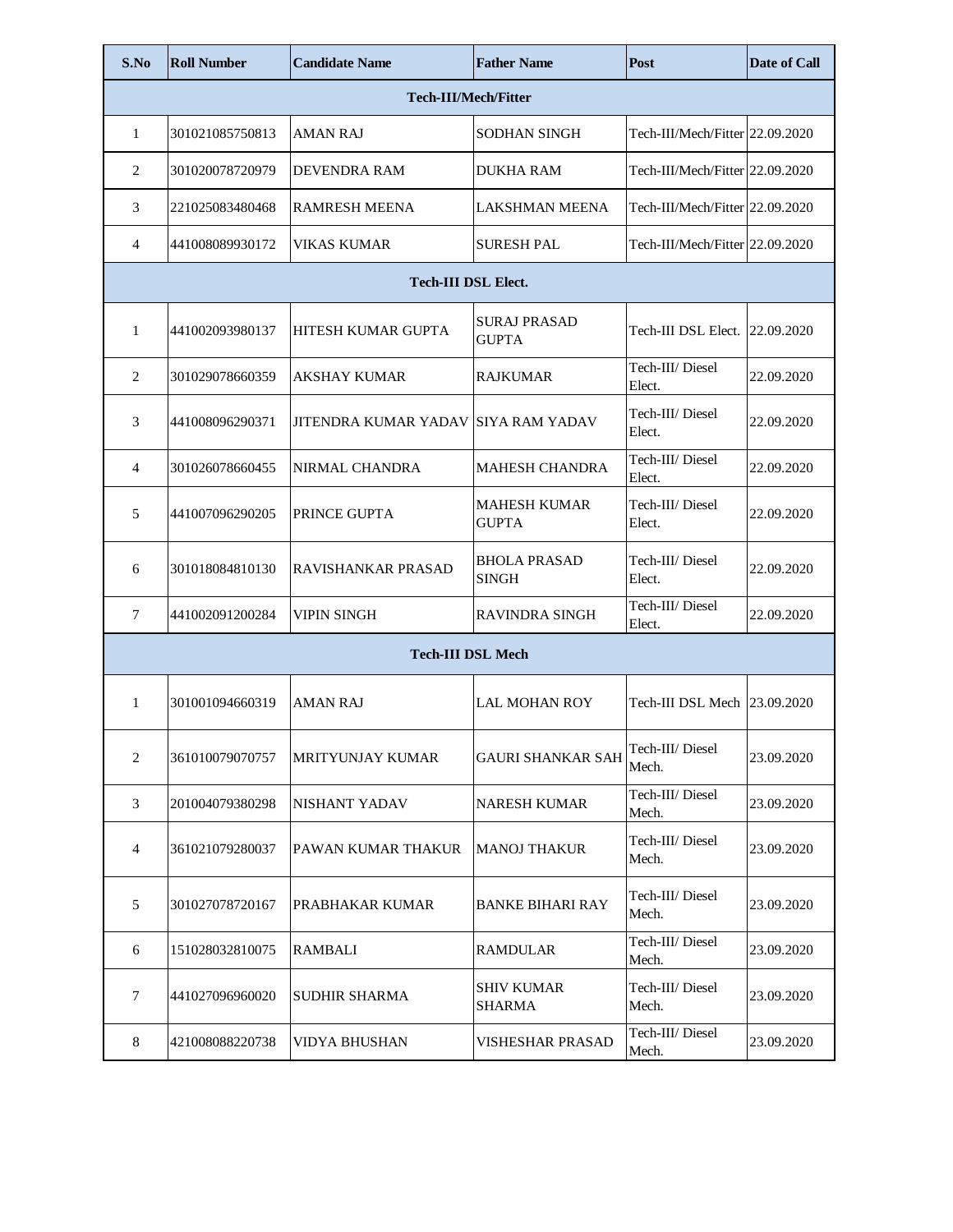| S.No                   | <b>Roll Number</b> | <b>Candidate Name</b>            | <b>Father Name</b>                      | Post            | <b>Date of Call</b> |  |
|------------------------|--------------------|----------------------------------|-----------------------------------------|-----------------|---------------------|--|
| <b>Tech-III Signal</b> |                    |                                  |                                         |                 |                     |  |
| $\mathbf{1}$           | 301030090950154    | ANKIT KUMAR SINGH<br>DURGAVANSHI | <b>UMANATH SINGH</b>                    | Tech-III Signal | 23.09.2020          |  |
| $\overline{2}$         | 441028096290379    | CHANDRA BHAN RAWAT               | SATYA PRAKASH<br><b>RAWAT</b>           | Tech-III Signal | 23.09.2020          |  |
| 3                      | 441002079410480    | DEEPAK PANDEY                    | PARMATMA PRASAD                         | Tech-III Signal | 23.09.2020          |  |
| $\overline{4}$         | 441016096400144    | GAURAV SHARMA                    | KAMLESH SHARMA                          | Tech-III Signal | 23.09.2020          |  |
| 5                      | 231023080060609    | <b>NAKUL</b>                     | <b>GOPI CHAND</b>                       | Tech-III Signal | 23.09.2020          |  |
| 6                      | 461022081162732    | PREM SHAW                        | PRAMOD SHAW                             | Tech-III Signal | 23.09.2020          |  |
| $7\phantom{.0}$        | 441017079610140    | <b>RAHUL KUMAR</b>               | <b>KANHAIYA LAL</b>                     | Tech-III Signal | 23.09.2020          |  |
| 8                      | 421012087530009    | Ravi Ranjan kumar                | <b>GAUTAM PRASAD</b>                    | Tech-III Signal | 24.09.2020          |  |
| 9                      | 441026080431176    | Satyendra Kumar Singh            | Ram Bahadur Singh                       | Tech-III Signal | 24.09.2020          |  |
| 10                     | 441008093130191    | SHIVENDRA SRIVASTAV              | <b>VINAY KUMAR</b><br><b>SRIVASTAV</b>  | Tech-III Signal | 24.09.2020          |  |
| 11                     | 441010087650205    | SHUBHAM CHAURASIYA               | ARVIND CHAURASIYA Tech-III Signal       |                 | 24.09.2020          |  |
| 12                     | 441014096400176    | SHULAB SONKAR                    | <b>RAJ KUMAR SONKAR</b>                 | Tech-III Signal | 24.09.2020          |  |
| 13                     | 201005080400493    | Virendra Meena                   | Sumrata Ram Meena                       | Tech-III Signal | 24.09.2020          |  |
| 14                     | 441026091200198    | VISHAMBHAR SINGH                 | <b>CHARAN SINGH</b>                     | Tech-III Signal | 24.09.2020          |  |
| 15                     | 301012078660725    | VISHNU KANT PATEL                | <b>HARI OM SHARAN</b>                   | Tech-III Signal | 24.09.2020          |  |
| 16                     | 441009086940585    | VISHNU SHANKAR<br>SHUKLA         | RAMA SHANKAR<br><b>SHUKLA</b>           | Tech-III Signal | 24.09.2020          |  |
| 17                     | 441029113380101    | YOGESH KUMAR                     | <b>NAND KISHOR</b>                      | Tech-III Signal | 24.09.2020          |  |
| 18                     | 261020091370081    | DEEPAK PRASAD                    | SHRAVAN PRASAD                          | Tech-III Signal | 24.09.2020          |  |
| 19                     | 441016079550019    | AMAN TIWARI                      | <b>KRISHNA CHANDRA</b><br><b>TIWARI</b> | Tech-III Signal | 24.09.2020          |  |
| $20\,$                 | 441006080440447    | RAHUL KUMAR                      | <b>HARI KISHOR</b><br><b>PRASAD</b>     | Tech-III Signal | 24.09.2020          |  |
| 21                     | 441019095190064    | VANSHRAJ                         | DOODHNATH PATEL                         | Tech-III Signal | 24.09.2020          |  |
| 22                     | 441010080170431    | shivendra singh                  | dinesh chandra                          | Tech-III Signal | 25.09.2020          |  |